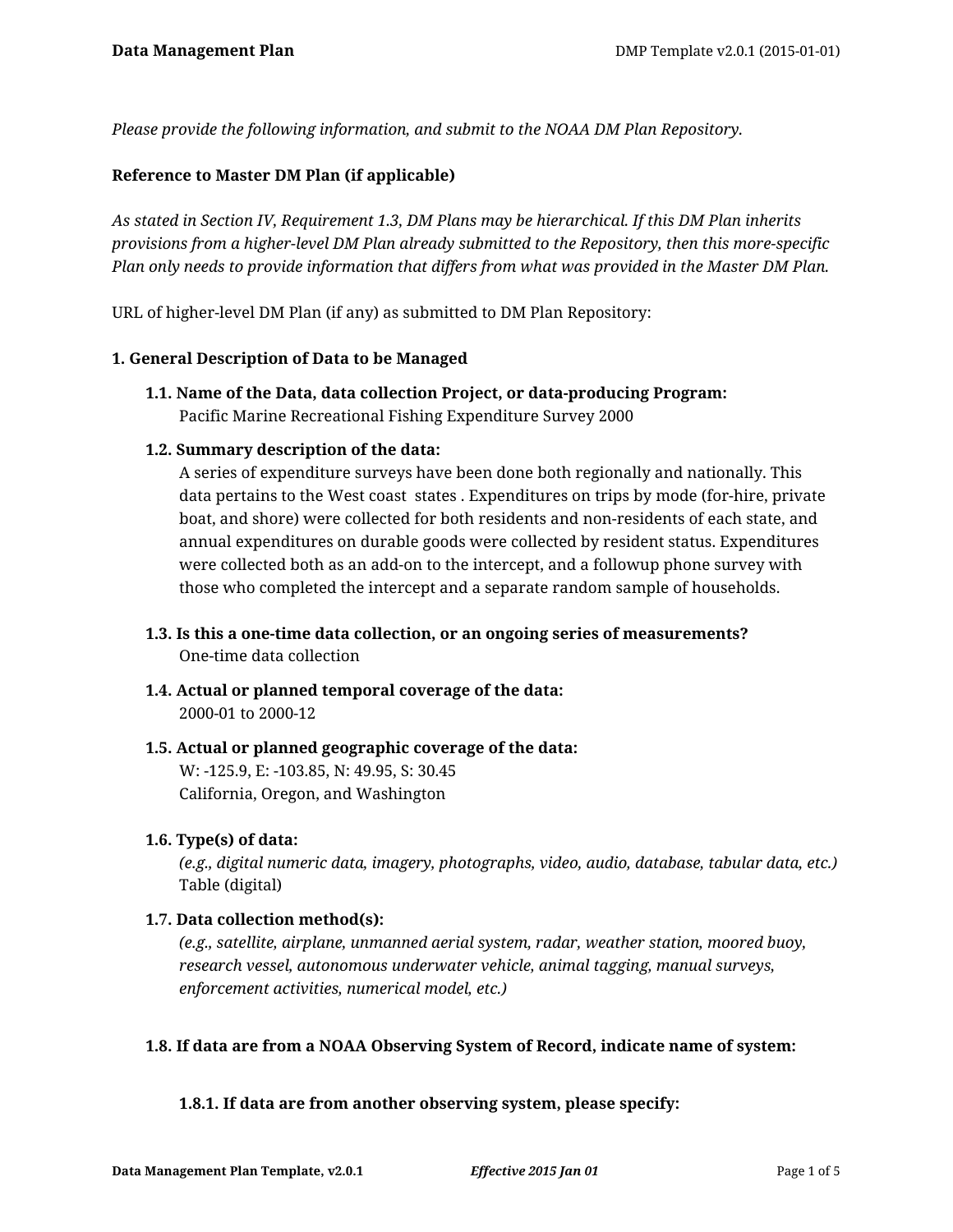### **2. Point of Contact for this Data Management Plan (author or maintainer)**

**2.1. Name:**

Sabrina J Lovell

**2.2. Title:** Metadata Contact

# **2.3. Affiliation or facility:**

**2.4. E-mail address:** sabrina.lovell@noaa.gov

**2.5. Phone number:** 301-427-8153

## **3. Responsible Party for Data Management**

*Program Managers, or their designee, shall be responsible for assuring the proper management of the data produced by their Program. Please indicate the responsible party below.*

**3.1. Name:** Sabrina J Lovell

**3.2. Title:** Data Steward

## **4. Resources**

*Programs must identify resources within their own budget for managing the data they produce.*

# **4.1. Have resources for management of these data been identified?**

Yes

# **4.2. Approximate percentage of the budget for these data devoted to data management ( specify percentage or "unknown"):**

 $\Omega$ 

## **5. Data Lineage and Quality**

*NOAA has issued Information Quality Guidelines for ensuring and maximizing the quality, objectivity, utility, and integrity of information which it disseminates.*

# **5.1. Processing workflow of the data from collection or acquisition to making it publicly accessible**

*(describe or provide URL of description):*

Process Steps:

- 2000-01-01 00:00:00 - Data was collected directly from recreational anglers via an angler survey using a contract firm, data was delivered to NMFS economists in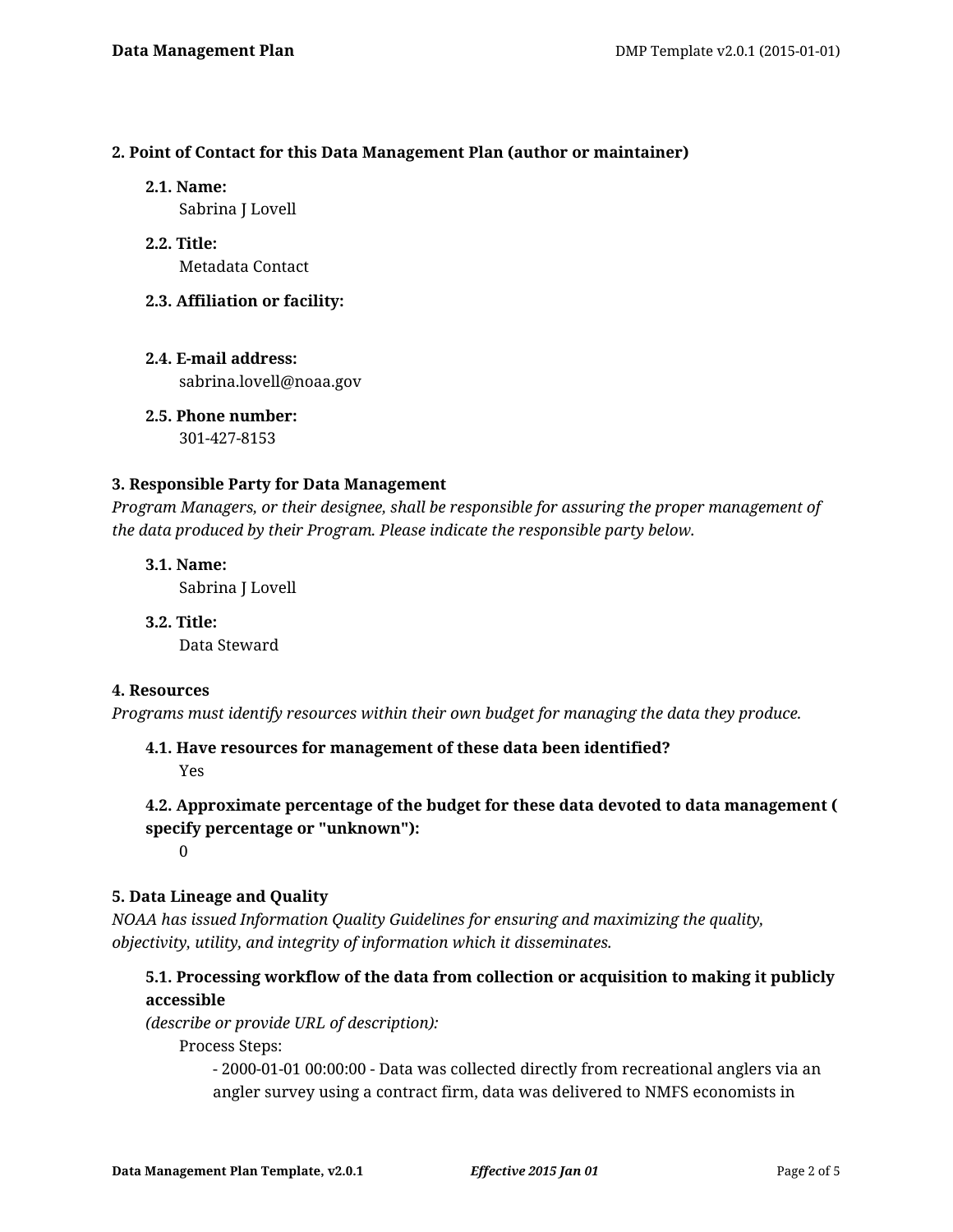Office of Science and Technology, in a SAS format.

**5.1.1. If data at different stages of the workflow, or products derived from these data, are subject to a separate data management plan, provide reference to other plan:**

**5.2. Quality control procedures employed (describe or provide URL of description):** Data checked by contractor and NMFS staff upon receipt

## **6. Data Documentation**

*The EDMC Data Documentation Procedural Directive requires that NOAA data be well documented, specifies the use of ISO 19115 and related standards for documentation of new data, and provides links to resources and tools for metadata creation and validation.*

- **6.1. Does metadata comply with EDMC Data Documentation directive?** No
	- **6.1.1. If metadata are non-existent or non-compliant, please explain:** Missing/invalid information: - 1.7. Data collection method(s)
- **6.2. Name of organization or facility providing metadata hosting:** NMFS Office of Science and Technology

**6.2.1. If service is needed for metadata hosting, please indicate:**

**6.3. URL of metadata folder or data catalog, if known:** https://www.fisheries.noaa.gov/inport/item/25210

## **6.4. Process for producing and maintaining metadata**

*(describe or provide URL of description):*

Metadata produced and maintained in accordance with the NOAA Data Documentation Procedural Directive: https://nosc.noaa.gov/EDMC/DAARWG/docs/EDMC\_PD-Data\_Documentation\_v1.pdf

## **7. Data Access**

*NAO 212-15 states that access to environmental data may only be restricted when distribution is explicitly limited by law, regulation, policy (such as those applicable to personally identifiable information or protected critical infrastructure information or proprietary trade information) or by security requirements. The EDMC Data Access Procedural Directive contains specific guidance, recommends the use of open-standard, interoperable, non-proprietary web services, provides information about resources and tools to enable data access, and includes a Waiver to be submitted to justify any approach other than full, unrestricted public access.*

**7.1. Do these data comply with the Data Access directive?**

Yes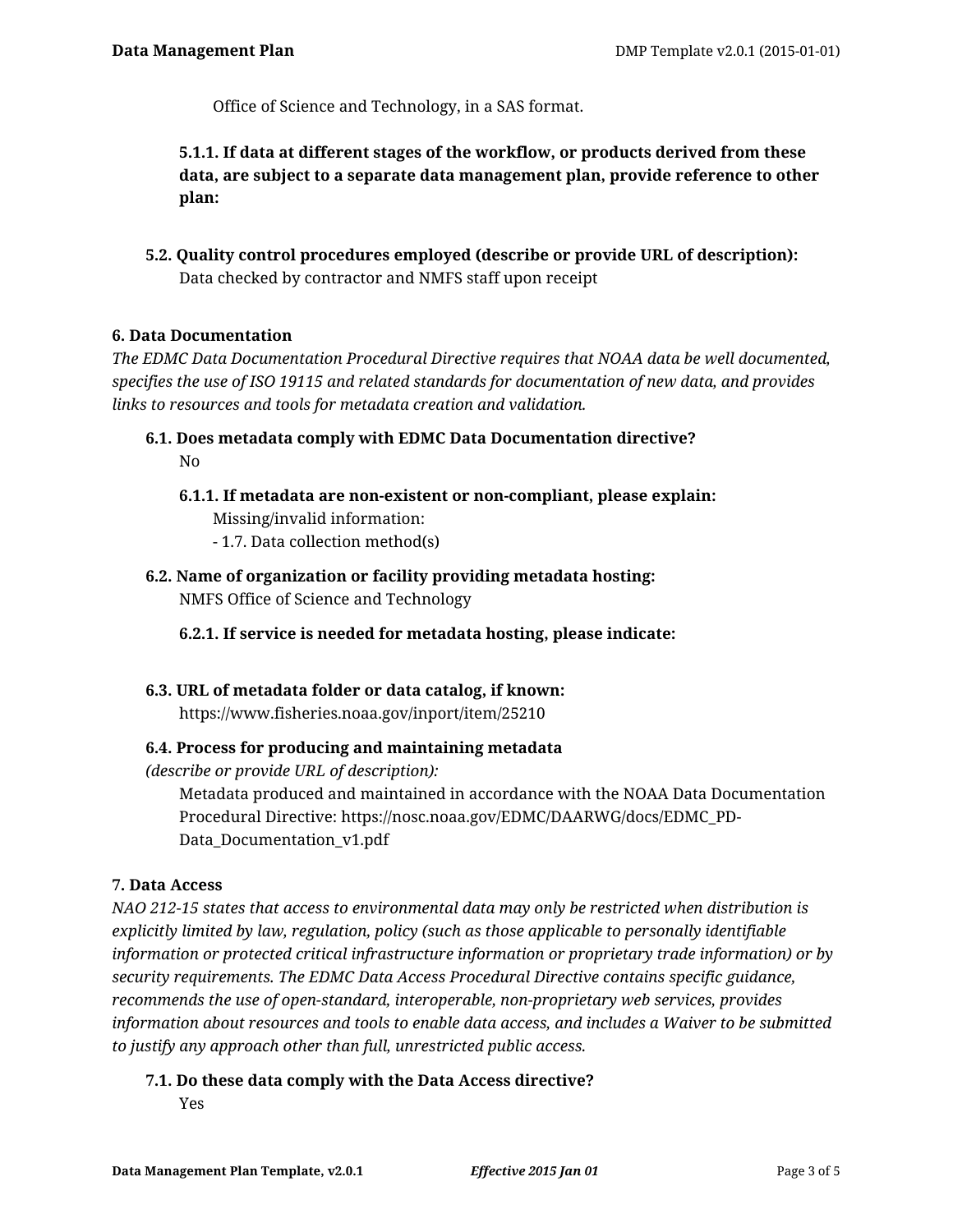**7.1.1. If the data are not to be made available to the public at all, or with limitations, has a Waiver (Appendix A of Data Access directive) been filed?**

**7.1.2. If there are limitations to public data access, describe how data are protected from unauthorized access or disclosure:**

- **7.2. Name of organization of facility providing data access:** NMFS Office of Science and Technology (OST)
	- **7.2.1. If data hosting service is needed, please indicate:** Yes
	- **7.2.2. URL of data access service, if known:**

https://noaa-fisheries-hq.data.socrata.com/OData.svc/a9yc-aq9c https://noaa-fisheries-hq.data.socrata.com/OData.svc/knn9-tn97 https://noaa-fisheries-hq.data.socrata.com/OData.svc/w8ii-8u3m https://noaa-fisheries-hq.data.socrata.com/resource/a9yc-aq9c.json https://noaa-fisheries-hq.data.socrata.com/resource/knn9-tn97.json https://noaa-fisheries-hq.data.socrata.com/resource/w8ii-8u3m.json

# **7.3. Data access methods or services offered:**

Contact Sabrina Lovell

- 1315 East West Highway Silver Spring MD 20910 301-427-8153 sabrina.lovell@noaa.gov
- **7.4. Approximate delay between data collection and dissemination:**

365 Days

**7.4.1. If delay is longer than latency of automated processing, indicate under what authority data access is delayed:**

## **8. Data Preservation and Protection**

*The NOAA Procedure for Scientific Records Appraisal and Archive Approval describes how to identify, appraise and decide what scientific records are to be preserved in a NOAA archive.*

## **8.1. Actual or planned long-term data archive location:**

*(Specify NCEI-MD, NCEI-CO, NCEI-NC, NCEI-MS, World Data Center (WDC) facility, Other, To Be Determined, Unable to Archive, or No Archiving Intended)*